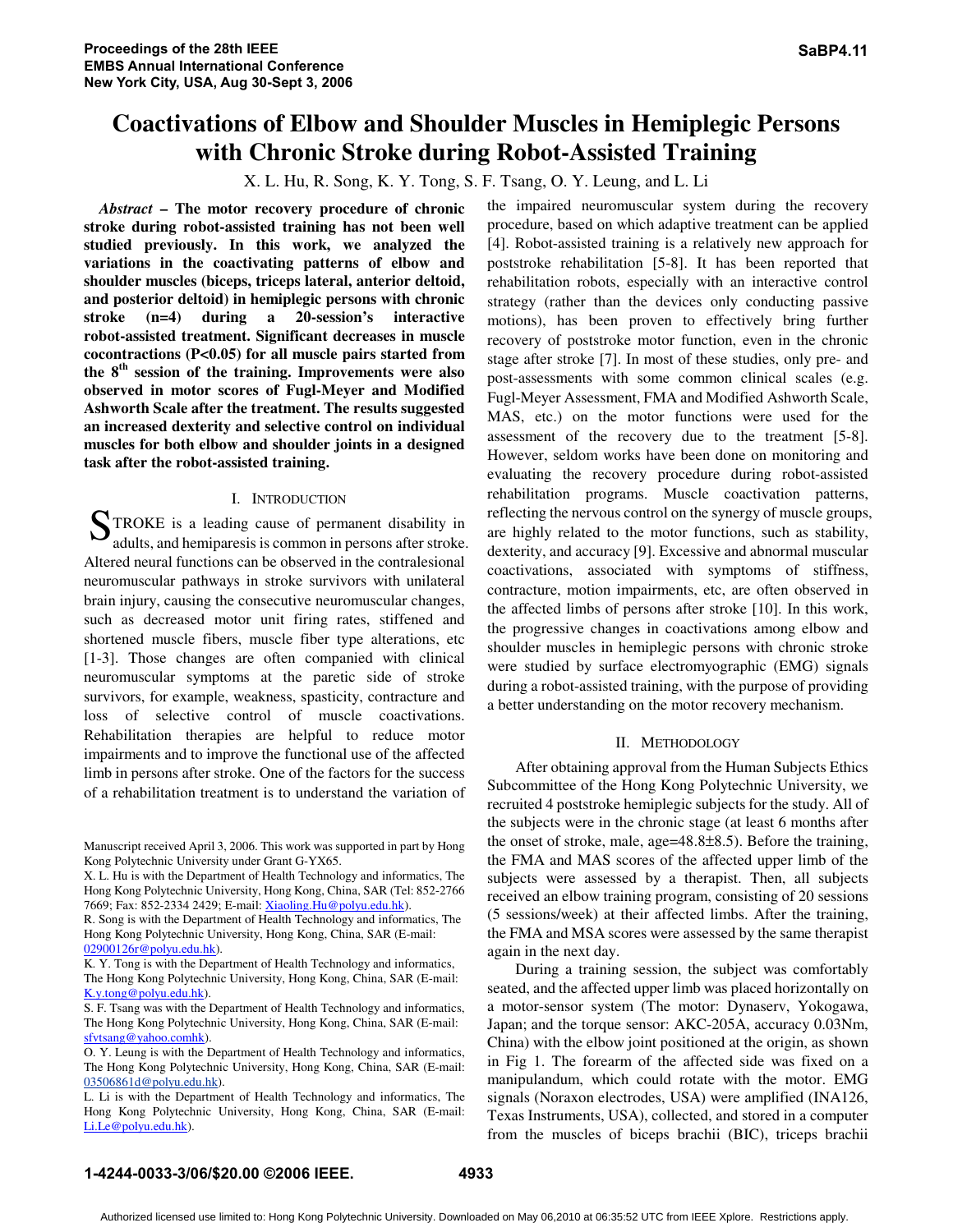(lateral head, TRI), anterior deltoid (ADel), posterior deltoid (PDel). The sampling frequency for EMG signals was 1000 Hz (NI 6036E, USA). Before the training session, the EMG activities during the maximum isometric voluntary contraction  $(MVC)$  of both elbow flexion and extension at  $90^\circ$  of the elbow angle were recorded. The subject was required to conduct the voluntary elbow flexion and extension in the elbow range from  $0^{\circ}$  to  $90^{\circ}$  (0° represented the full extension) by tracking a target cursor moving with angular velocity of 10°/sec for both flexion and extension on the screen. During the tracking, supported torques were provided by the motor, which were proportional to the EMG amplitudes of biceps and triceps muscles as introduced in Song's study [11]. In a training session, there were 18 sections, and each section had 5 cycles of elbow extension-flexion. Resistances with 10% and 20% of the torques during the IMVC were generated by the motor and alternatively added to sections in one session.



Fig 1. The diagram of the training system.

The EMG signals were processed offline. Linear envelopes of the raw EMG data were created by bias removal, full-wave rectification, low-pass filtering (3 Hz Cut-off frequency) and normalized to the largest value of activation observed in each muscle during either a training session or the IMVC before the training. The coactivations among muscle pairs during the training were studied by the cocontraction index (CI) as introduced in Frost's study [12]. As representative EMG trial segments from BIC and TRI (Fig 2), the CI of the two muscle was 2.1%, by calculating the area of the EMG overlap and then dividing by the number of data points.

The CIs of different muscle pairs were calculated for each section of every other session. Statistical analysis on the CI variations during the training for different muscle pairs were analyzed by one-way analyses of variance (ANOVA, repeated measures) with Bonferroni post hoc test. The statistical significant level was 0.05 in this work.

## III. RESULTS

The pre- and post-training motor functional scores evaluated by MAS and FMA were listed in Table 1. The scores of MAS decreased for most of the subjects, and increase in FMA was found for all subjects.

Fig 3 shows the variations of the CI for different pairs of muscles during the training. It was found in all muscle pairs that CI values varied not significantly within the first 8 sessions, except an increase in the CI values of BIC and PDel (1-way-ANOVA, P<0.05, with post hoc tests, P<0.05). All CIs demonstrated a common decreasing tendency after the 8<sup>th</sup> session (1-way-ANOVA, P<0.0001, with post hoc tests, P<0.05). The maximum mean value of CIs was found at the  $8<sup>th</sup>$ session for all muscle pairs.



Fig 2. Representative EMG trial segments from BIC (thin solid line), TRI (dotted line), and their overlap (thick solid line).

#### IV. DISCUSSION

For chronic stroke subjects, it was found that interactive robotic treatment was effective in motor functional improvement [7]. In this work, motor functional scores of MAS and FMA of all hemiplegic subjects were also improved after 20-session's robot training. The reduced MAS scores suggested an increase in flexibility of the elbow joint, and reduced excessive muscle activation attributed to spasticity [7] after the training. The improved FMA implied the enhanced voluntary control ability in upper limb functions in unconstrained common movements.

The decreased CIs in all muscle pairs in Fig 3 suggested the improved motor control on individual muscles related to both elbow and shoulder joints for the experimental task (the tracking). However, this improvement started from the middle (the  $8<sup>th</sup>$  session) of the whole training, and there was no clear stable states reached by the decreasing CIs for most of muscle pairs at the end of the training. This suggested that 20 sessions were necessary for the robot-assisted elbow treatment to improve motor functions of chronic stroke. The training first reduced the cocontraction between the antagonist muscle pairs related to elbow flexion and extension, i.e. BIC and TRI. Excessive muscle cocontractions in persons after stroke not only existed at single joint, but also could be cross-jointed [13]. The robot-assisted training also brought down the cocontractions between the muscles related to the elbow and shoulder joints (BIC & ADel, BIC &PDel, TRI & ADel, and TRI & PDel). It was interesting to see that the training on the elbow could reduce the cocontraction between the shoulder